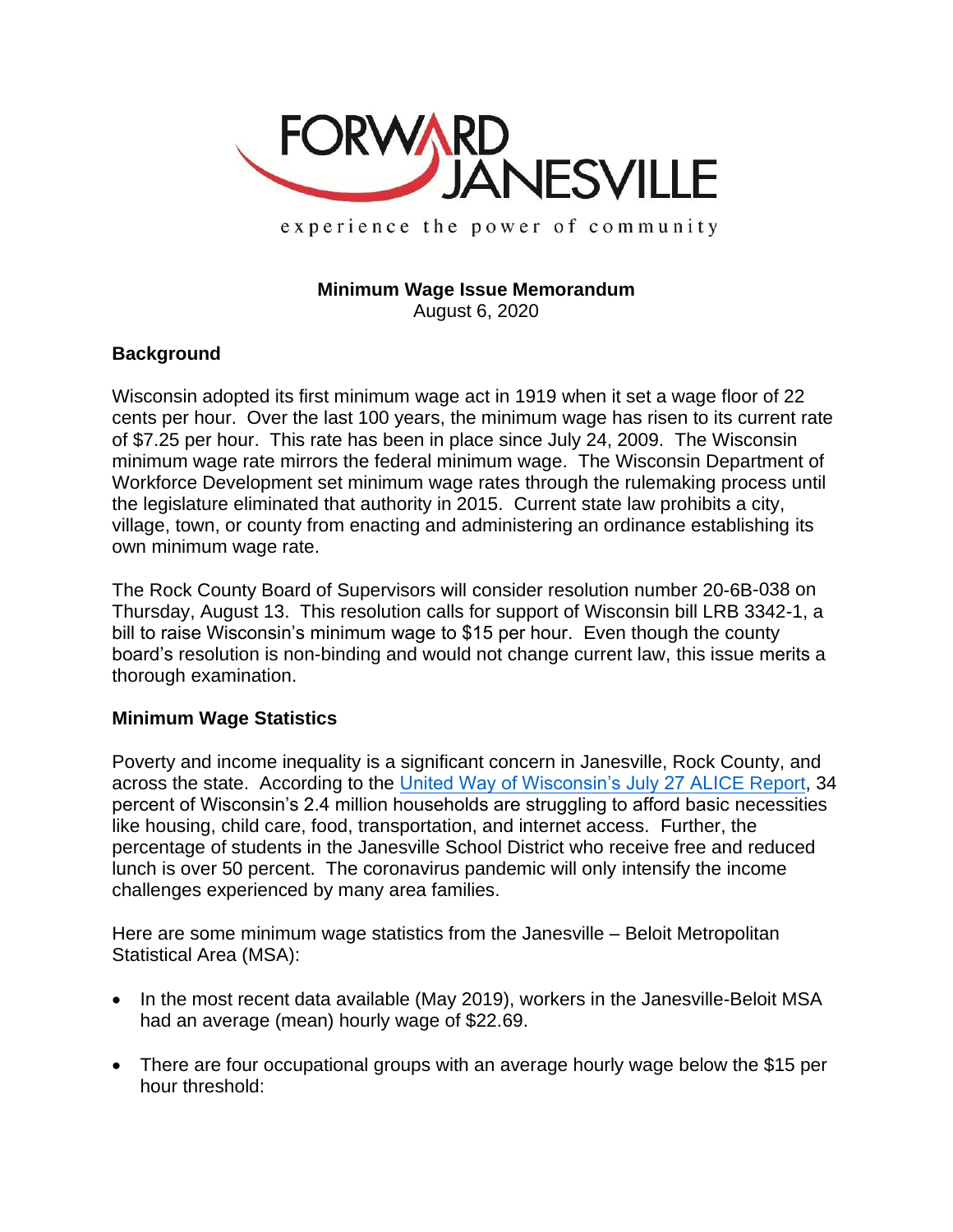Food preparation and serving related (\$11.57 per hour) Personal care and service (\$12.07 per hour) Building and grounds cleaning and maintenance (\$12.42 per hour) Health care support (\$14.62 per hour)

• Workers in these groups make up 17.5 percent of our total workforce:

Food preparation and serving: 9 percent of the area workforce; 6,050 total workers Personal care and service: 1.9 percent; 1,260 workers Building and grounds cleaning and maintenance: 2.7 percent; 1,800 workers Health care support: 3.9 percent; 2,590 workers

• There are many notable occupations in the Janesville-Beloit MSA with an average hourly wage of less than \$15 per hour:

**Amusement and Recreation Attendants** (50 total workers)**:** \$9.47 per hour **Hosts and Hostesses, Restaurant & Lounge** (190 total workers)**:** \$9.61 per hour **Dishwashers** (210 total workers)**:** \$9.68 per hour **Cashiers** (1,870 total workers)**:** \$10.30 per hour **Bartenders** (540 total workers)**:** \$10.51 per hour **Fast Food and Counter Workers** (2,060 total workers)**:** \$10.55 per hour **Maids and Housekeepers** (340 total workers)**:** \$10.80 per hour **Home Health and Personal Care Aides** (960 total workers)**:** \$11.05 per hour **Hotel, Motel, and Resort Desk Clerks** (130 total workers)**:** \$11.15 per hour **Animal Caretakers:** \$11.23 per hour **Waiters and Waitresses** (1,140 total workers)**:** \$11.24 per hour **Childcare Workers** (270 total workers)**:** \$11.69 per hour **Exercise Trainers and Fitness Instructors** (120 total workers)**:** \$11.86 per hour **Preschool Teachers, Except Special Ed** (200 total workers)**:** \$12.02 per hour **Cooks, Restaurant** (490 total workers)**:** \$12.04 per hour **Retail Salespersons** (2,360 total workers)**:** \$12.10 per hour **Helpers – Installation & Maintenance Workers** (30 total workers)**:** \$12.39 per hour **Hairdressers, Stylists, and Cosmetologists** (280 total workers)**:** \$12.48 per hour **Stockers and Order Fillers** (930 total workers)**:** \$12.75 per hour **Cooks, Short Order** (140 total workers)**:** \$12.98 per hour **Food Preparation Workers** (270 total workers)**:** \$13.40 **Packers and Packagers, Hand** (470 total workers)**:** \$14.08 per hour **Landscaping and Groundskeeping Workers** (390 total workers)**:** \$14.13 per hour **Cleaners of Vehicles and Equipment** (230 total workers)**:** \$14.15 per hour **Receptionists and Information Clerks** (880 total workers)**:** \$14.22 per hour **Automotive, Watercraft Service Attendants** (40 total workers)**:** \$14.23 per hour **Telecom Line Installers and Repairers** (40 total workers)**:** \$14.44 per hour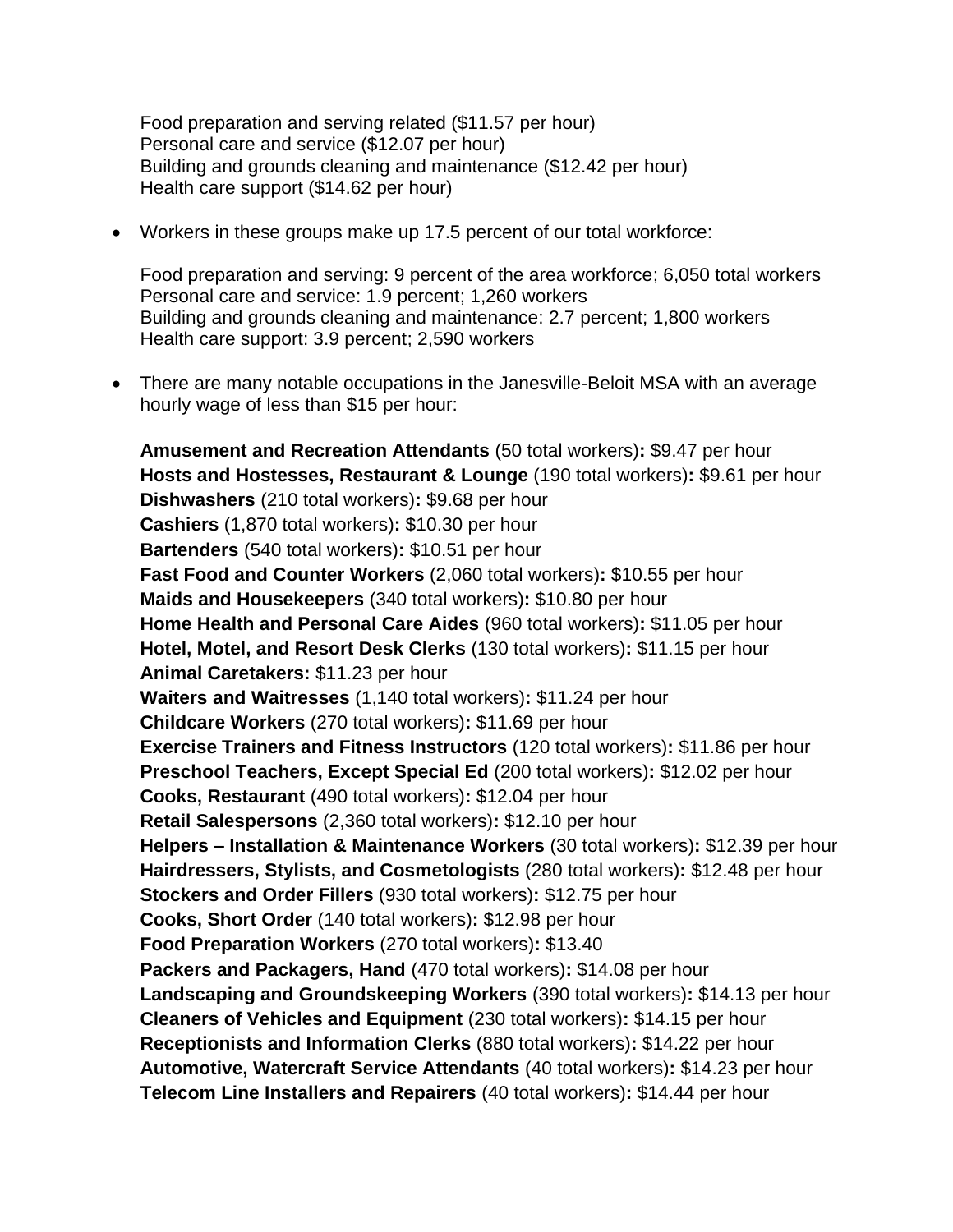**Tellers** (290 total workers)**:** \$14.45 per hour **Bakers** (70 total workers)**:** \$14.48 per hour **Nursing Assistants** (820 total workers)**:** \$14.53 per hour

# **Economic Situation and Minimum Wage Facts**

Our state is facing a financial crisis on many fronts. The coronavirus pandemic has sent our economy into the deepest recession since the Great Depression. Many businesses in Rock County and across the state are struggling to keep their doors open. Industries that generally pay their workers the least have been particularly hard hit by the coronavirus pandemic. [According to a recent survey by Yelp,](https://www.yelpeconomicaverage.com/yelp-coronavirus-economic-impact-report.html) as many as 35 percent of American shopping and retail establishments have closed permanently, and the numbers are even worse for restaurants.

A government mandated wage hike during these historically challenging times could be ruinous for our economy. A minimum wage increase would force businesses to eliminate jobs and cut employee hours, which is the opposite of the measure's intended effect. [A 2019 report by the non-partisan Congressional Budget Office \(CBO\)](https://www.cbo.gov/system/files/2019-07/CBO-55410-MinimumWage2019.pdf) suggests that a national \$15 per hour minimum wage would cause 1.3 million workers to lose their jobs.

Studies have also suggested that a higher minimum wage not only reduces employment for the least-skilled, but has little to no effect on poverty rates. [According to a report](https://www.bls.gov/opub/reports/minimum-wage/2019/home.htm#table10)  [from the bipartisan Bureau of Labor Statistics,](https://www.bls.gov/opub/reports/minimum-wage/2019/home.htm#table10) "minimum wage workers tend to be young. Although workers under age 25 represented only about one-fifth of hourly paid workers, they made up about two-fifths of those paid the federal minimum wage or less." Many of these minimum wage earners do not live in poverty—they are teenagers who work part time while living at home.

## **Conclusions and Recommendations**

- Forward Janesville opposes Rock County Board Resolution number 20-6B-038. Now is the wrong time to be considering a minimum wage increase, however symbolic the resolution might be. Area businesses are already facing the challenge of a lifetime, and the timing of the resolution alone is enough to warrant opposition.
- The statistics contained in the United Way's ALICE Report are alarming. We must find ways to support income-challenged individuals in our community.
- We encourage state leaders to consider bipartisan alternatives to help those suffering from financial hardship such as the Earned Income Tax Credit (EITC), an income boost that operates through the tax code instead of through a mandate on employers. An EITC increase wouldn't have the same negative employment consequences as a minimum wage increase. According to a survey of US economists by the Employment Policies Institute, 64 perce[nt of economists surveyed](https://epionline.org/wp-content/uploads/2019/03/EPI_Feb2019_MinWageSurvey-FINAL.pdf)